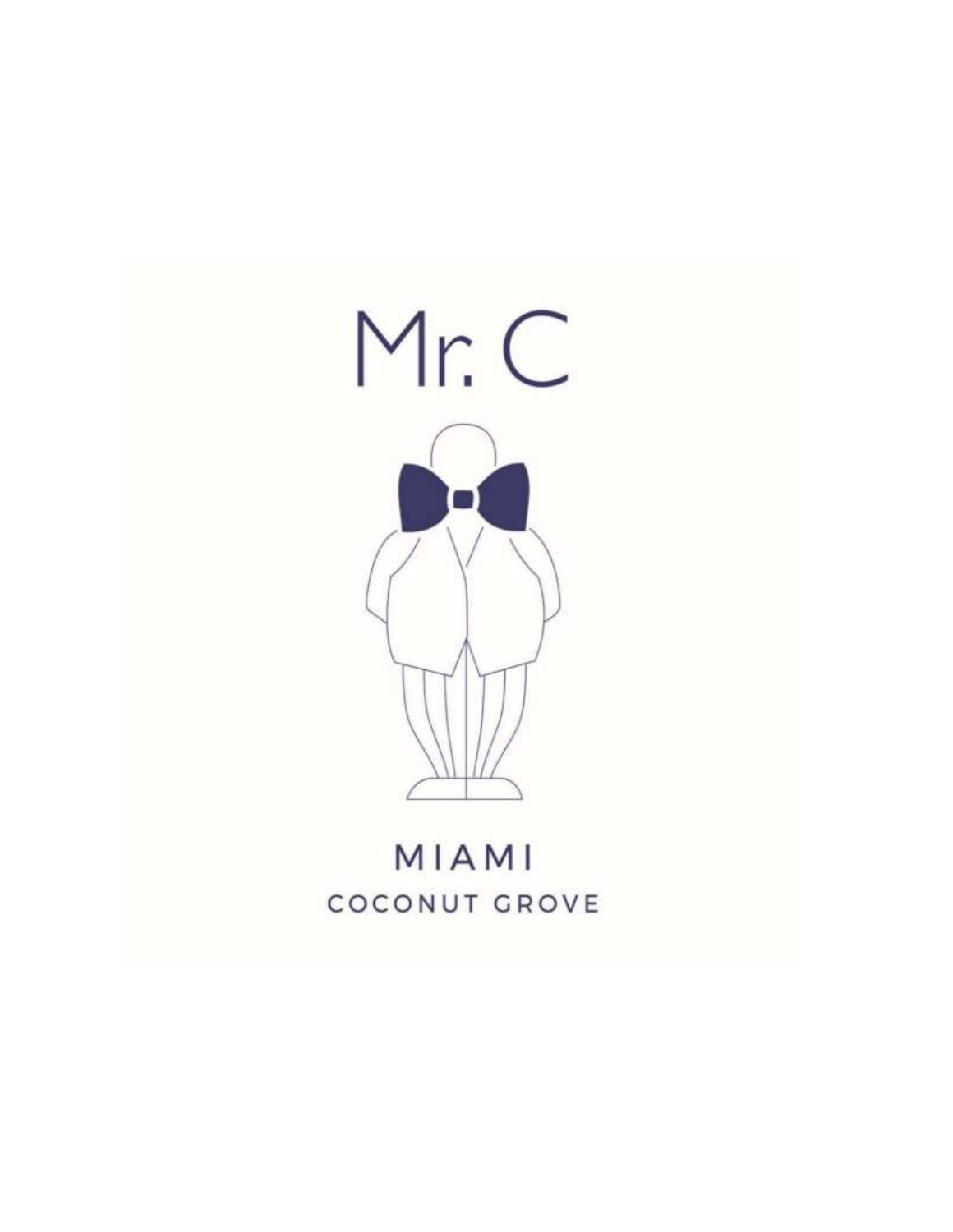## *Signature Cocktails*

| <b>The Bellini</b> White Peach Purée and Mr. C Prosecco          | \$18.00 |
|------------------------------------------------------------------|---------|
| Created in 1948 by Giuseppe Cipriani founder of Harry's Bar      |         |
| Mr. C Cocktail Absolut Vodka, Mr. C Prosecco, Mandarin juice     | \$18.00 |
| Created at Mr. C Beverly Hills, Los Angeles                      |         |
| Señor Masaryk Casamigos Tequila, Grapefruit, Lime                | \$18.00 |
| Created in Cipriani Masaryk, Mexico City                         |         |
| La Pasión Avion Tequila, Passion Fruit Purée,                    | \$19.00 |
| Almonds Syrup, Lime Juice ans Splash of Lemonade                 |         |
| Crafted Especially for Mr.C Hotel, Miami                         |         |
| Il Tradizionale Maker's Mark Bourbon, Cocoa Liquor,              | \$18.00 |
| Sweet Vermouth and Angostura Bitter                              |         |
| <b>The Grove Mule</b> Vida Mezcal"Del Maguey", Raspberry         | \$18.00 |
| Puree, Lytche Juice, Fresh Lime Juice and Ginger Beer            |         |
| All Italian Grappa Nonino VTG 82, Campari and Sweet Vermouth     | \$18.00 |
| Rose Rosse Limoncello, Raspberry Syrup                           | \$17.00 |
| Italian Paloma Casamigo Blanco Tequila, Campari and Mr.C Prosecc | \$17.00 |
| and Fresh Pink Graperfruit                                       |         |
| Little Italy Bourbon Whiskey, Sweet Vermouth and Cynar           | \$18.00 |
|                                                                  |         |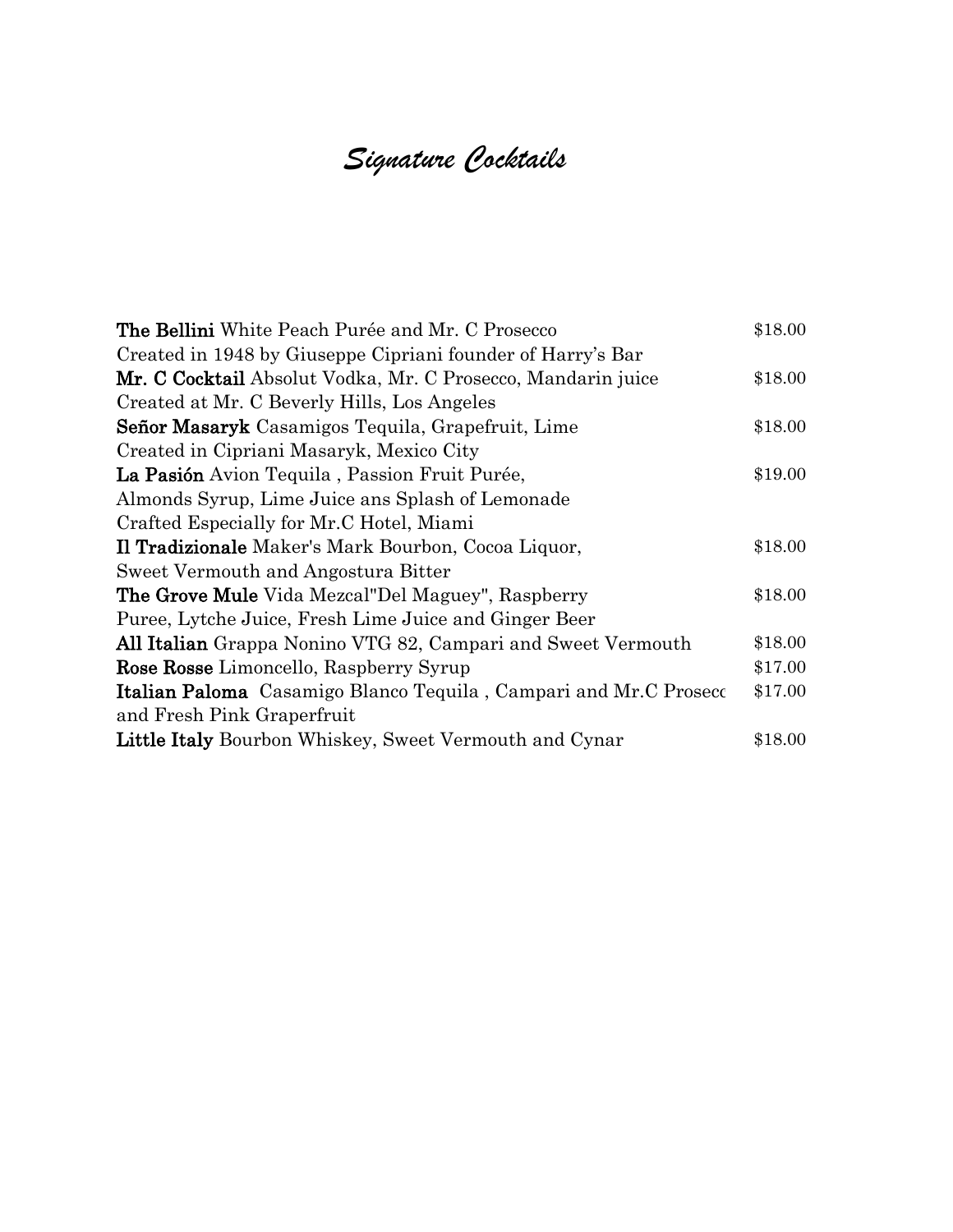# *Classic Cocktails*

| Americano                                                 | \$17.00 |
|-----------------------------------------------------------|---------|
| Sweet Vermouth, Campari and Soda Water                    |         |
| Negroni                                                   | \$19.00 |
| Beefeater Gin, Sweet Vermouth and Campari                 |         |
| <b>Aperol Spritz</b>                                      | \$17.00 |
| Aperol, Mr. C Prosecco, Soda Water                        |         |
| Manhattan                                                 | \$18.00 |
| Knob Creek Whiskey, Sweet Vermouth and Angostura          |         |
| Margarita                                                 | \$18.00 |
| Avion Tequila, Cointreau and Fresh Lime Juice             |         |
| Old Fashioned                                             | \$18.00 |
| Basil Hayden, Sugar and Angostura                         |         |
| <b>Bloody Mary</b>                                        | \$17.00 |
| Grey Goose Vodka and Seasoned Tomato Juice                |         |
| <b>Stinger</b>                                            | \$17.00 |
| Martell V.S. and White Mint Liquor                        |         |
| Espresso Martini                                          | \$17.00 |
| Vodka, Espresso, Kahlua and Sugar                         |         |
| Sidecar                                                   | \$16.00 |
| Cognac, Cointreau and Fresh Lemon Juice                   |         |
| <b>Whisky Sour</b>                                        | \$18.00 |
| Chivas 12 Yrs, Fresh Lemon Juice and Sugar,               |         |
| The White Lady                                            | \$18.00 |
| Spring 44 Gin, Cointreau, Fresh Lemon Juice, Sugar        |         |
| Daiquiri                                                  | \$17.00 |
| Bacardi White, Fresh Lime Juice and Sugar                 |         |
| <b>Fresh Lemonade</b> Lemon Juice, Sugar and Water        | \$6.00  |
| Ice Tea Freshly Brew                                      | \$6.00  |
| <b>Arnold Palmer</b> Ice Tea and Lemonade                 | \$6.00  |
| Fruit Punch White Peach Pureé, Orange Juice and Cranberry | \$10.00 |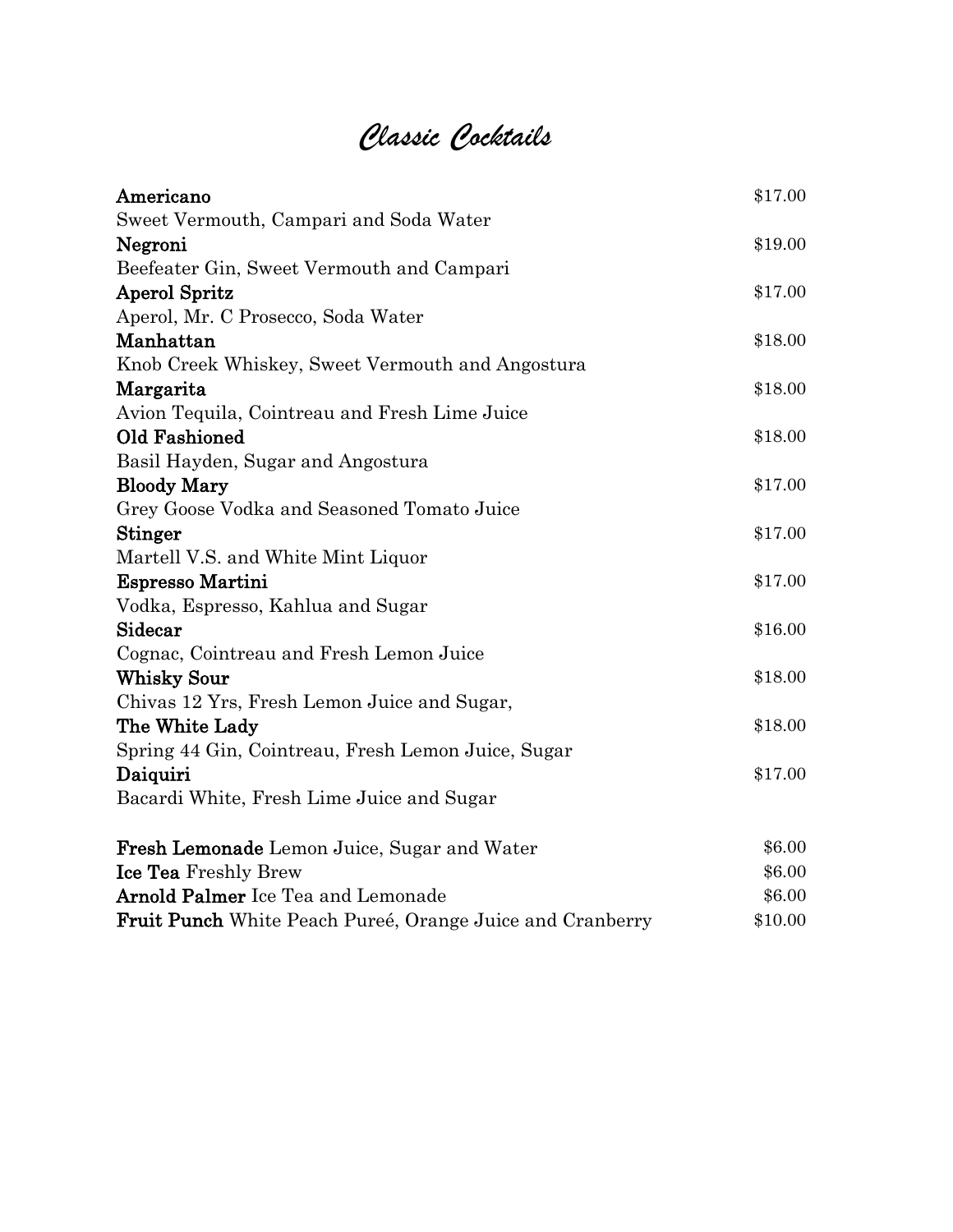# *By The Glass*

*Bubbles*

|                                                               |      | Glass   | Bottle   |
|---------------------------------------------------------------|------|---------|----------|
|                                                               |      |         |          |
| <b>Prosecco</b> Doc Mr.C                                      | nv   | \$17.00 | \$74.00  |
| <b>Champagne</b> Louis Roeder Brut Premier                    | ny   | \$28.00 | \$120.00 |
| <b>Champagne Rose Luois Roeder</b>                            | nv   | \$37.00 | \$185.00 |
| <b>Champagne</b> Krug Grande Cuvee                            | nv   | \$42.00 | \$270.00 |
| White Wines                                                   |      |         |          |
| <b>Pinot Grigio Kettmeier Alto Adige</b>                      | 2019 | \$17.00 | \$70.00  |
| Chardonnay "Bramito della Sala" Marchesi Antinori             | 2018 | \$18.00 | \$74.00  |
| Gavi Villa Sparina                                            | 2019 | \$18.00 | \$74.00  |
| Sauvignon Blanc Cantina Valle Isarco Alto Adige               | 2019 | \$18.00 | \$74.00  |
| <b>Sancerre</b> Le Petit Silex France                         | 2019 | \$20.00 | \$80.00  |
| Rose Wines<br>Rose' Bertaud Belieu Prestige Cotes de Provence | 2018 | \$19.00 | \$76.00  |
| Red Wines                                                     |      |         |          |
| <b>Merlot</b> Oberon Napa Valley                              | 2017 | \$17.00 | \$70.00  |
| Super Tuscan "Il Bruciato" Marchesi Antinori                  | 2018 | \$19.00 | \$78.00  |
| <b>Chianti</b> Classico Lamole Tuscany                        | 2017 | \$17.00 | \$70.00  |
| Valpolicella Superiore Tommasi                                | 2019 | \$18.00 | \$72.00  |
| Barolo Cantina Terre del Barolo                               | 2015 | \$25.00 | \$100.00 |
| <b>Cabernet</b> Sauvignon Daou Paso Robles                    | 2018 | \$19.00 | \$78.00  |
| <b>Pinot Noir</b> "Huntington" Pali Santa Barbara County      | 2017 | \$17.00 | \$70.00  |
| Amarone della Valpolicella Vecchio Marone                     | 2016 | \$25.00 | \$105.00 |
|                                                               |      |         |          |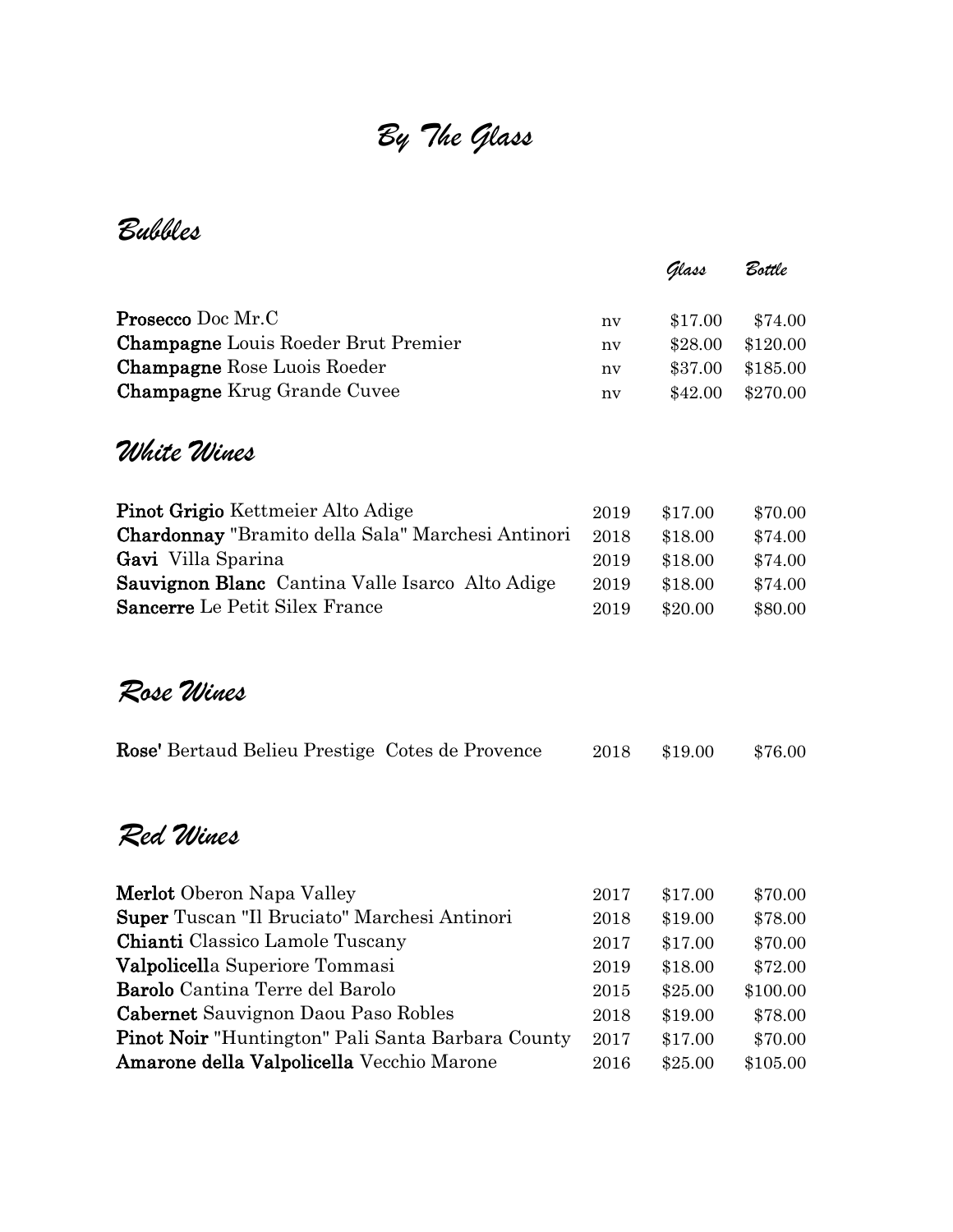# *Bubbles and Champagne*

### *Italy*

| <b>Prosecco</b> Doc Mr.C | nv   | \$74.00  |
|--------------------------|------|----------|
| <b>Bellavista Brut</b>   | 2014 | \$120.00 |

#### *France*

| nv   | \$120.00 |
|------|----------|
| nv   | \$185.00 |
| nv   | \$145.00 |
| nv   | \$230.00 |
| nv   | \$270.00 |
| nv   | \$140.00 |
| 2007 | \$490.00 |
| 2010 | \$550.00 |
|      |          |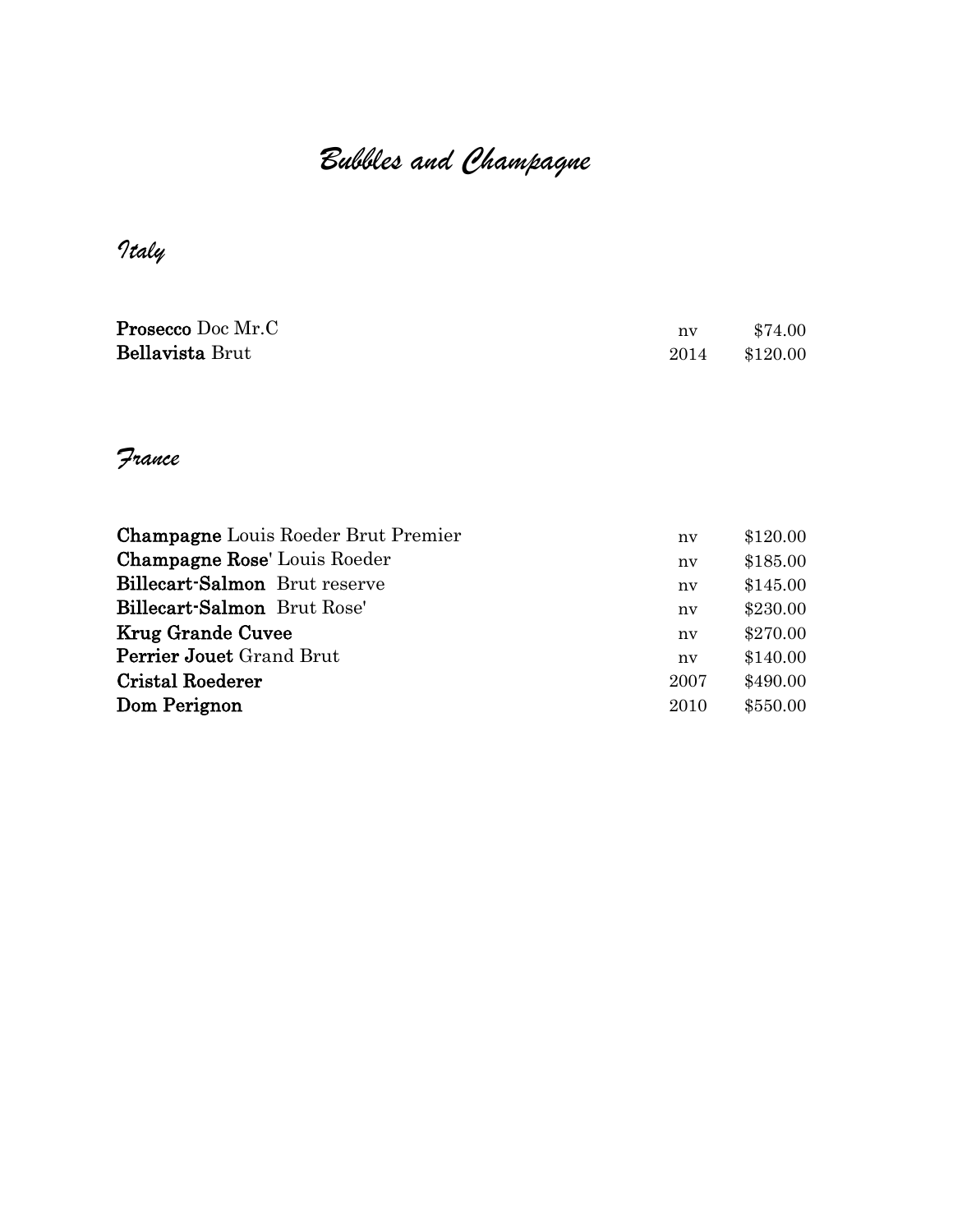### *Italian White Wines*

| Chardonnay "Bramito dela Sala" Marchesi Antinori - Tuscany | 2019 | \$74.00  |
|------------------------------------------------------------|------|----------|
| Chardonnay "Rossi-Bass" Angelo Gaja - Piemonte             | 2017 | \$245.00 |
| <b>Chardonnay</b> "Gaia & Rey" Angelo Gaja · Piemonte      | 2018 | \$625.00 |
| Chardonnay "Cervaro della Sala" Antinori - Tuscany         | 2018 | \$155.00 |
| Sauvignon Blanc Livio Felluga Friuli                       | 2019 | \$76.00  |
| Roero Arneis Bruno Giacosa - Piemonte                      | 2019 | \$78.00  |
| <b>Verdicchio</b> Castelli di Jesi Bucci Marche            | 2018 | \$70.00  |
| <b>Vermentino</b> "Massovivo" Frescobaldi Toscana          | 2019 | \$68.00  |
| Gavi Villa Sparina Piemonte                                | 2019 | \$74.00  |
| Gavi di Gavi La Scolca Black Label - Piemonte              | 2019 | \$125.00 |
| Greco di Tufo "Loggia della Serra" Terradora - Campania    | 2018 | \$66.00  |
| <b>Fiano di Avellino</b> Terradora - Campania              | 2018 | \$68.00  |
| Pinot Grigio Kettmeier - Alto Adige                        | 2019 | \$70.00  |
| Pinot Grigio Jermann - Friuli                              | 2018 | \$76.00  |
| Tocai friulano Blazic Collio Friuli                        | 2019 | \$78.00  |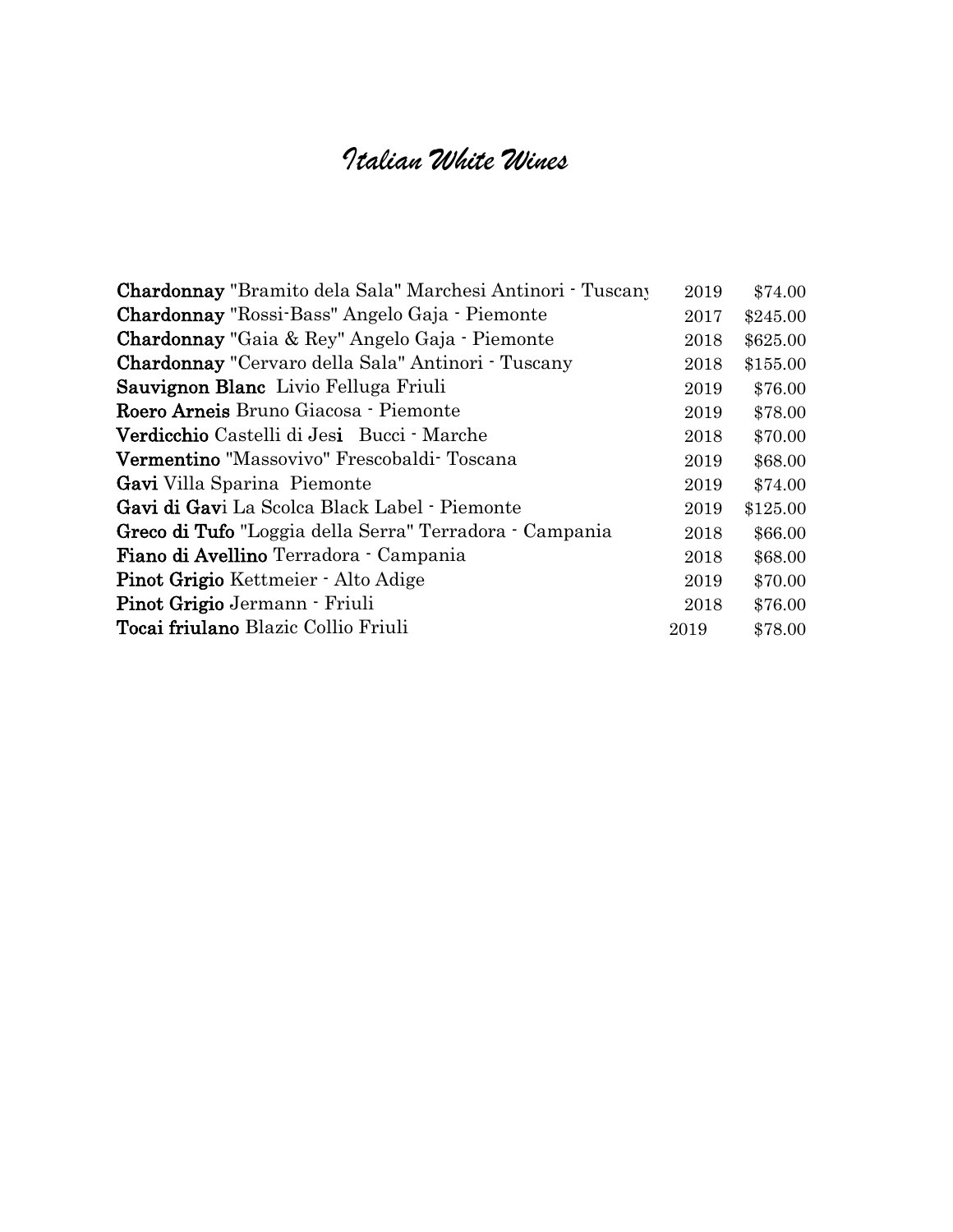### *Old and New World White Wines*

#### *France*

| <b>Chablis Domaine du Colombier</b>                             | 2019 | \$80.00  |
|-----------------------------------------------------------------|------|----------|
| <b>Chablis</b> 1er Cru Fourchame Domaine du Colombier           | 2019 | \$110.00 |
| <b>Chablis</b> 1er Cru Monte de Tonnerre Luis Michael & Fils    | 2018 | \$155.00 |
| <b>Pouilly Fume'</b> Ladoucette                                 | 2018 | \$125.00 |
| <b>Sancerre</b> Le Petit Silex France                           | 2019 | \$80.00  |
| Mersault Chateau de Santenay                                    | 2018 | \$175.00 |
| <b>Puligny Montrachet</b> 1er Cru Les Perriers Jean Louis Chavy | 2018 | \$410.00 |
| <b>Corton Charlemagne</b> Grand Cru Bouchard Pere & Fils        | 2017 | \$600.00 |
| <b>Chassagne Montrachet</b> Cuvee Prestige Capuano Ferreri      | 2016 | \$190.00 |
|                                                                 |      |          |
| Spain                                                           |      |          |
| Albarhino Granbazan Rias Baixas Spain                           | 2019 | \$76.00  |

#### *USA - California*

| 2017 | \$66.00  |
|------|----------|
| 2019 | \$80.00  |
| 2019 | \$185.00 |
| 2017 | \$70.00  |
| 2018 | \$90.00  |
| 2018 | \$110.00 |
| 2018 | \$180.00 |
|      |          |

*Rose' Wines*

| Rose' Fattoria Sardi Toscana Italy                   | 2019 | \$70.00 |
|------------------------------------------------------|------|---------|
| <b>Rose</b> Bertaud Beaulie "Mr.C" Cotes de Provance | 2018 | \$76.00 |
| <b>Rose'</b> Domaines Ott "By.Ott" Cote de Provence  | 2019 | \$80.00 |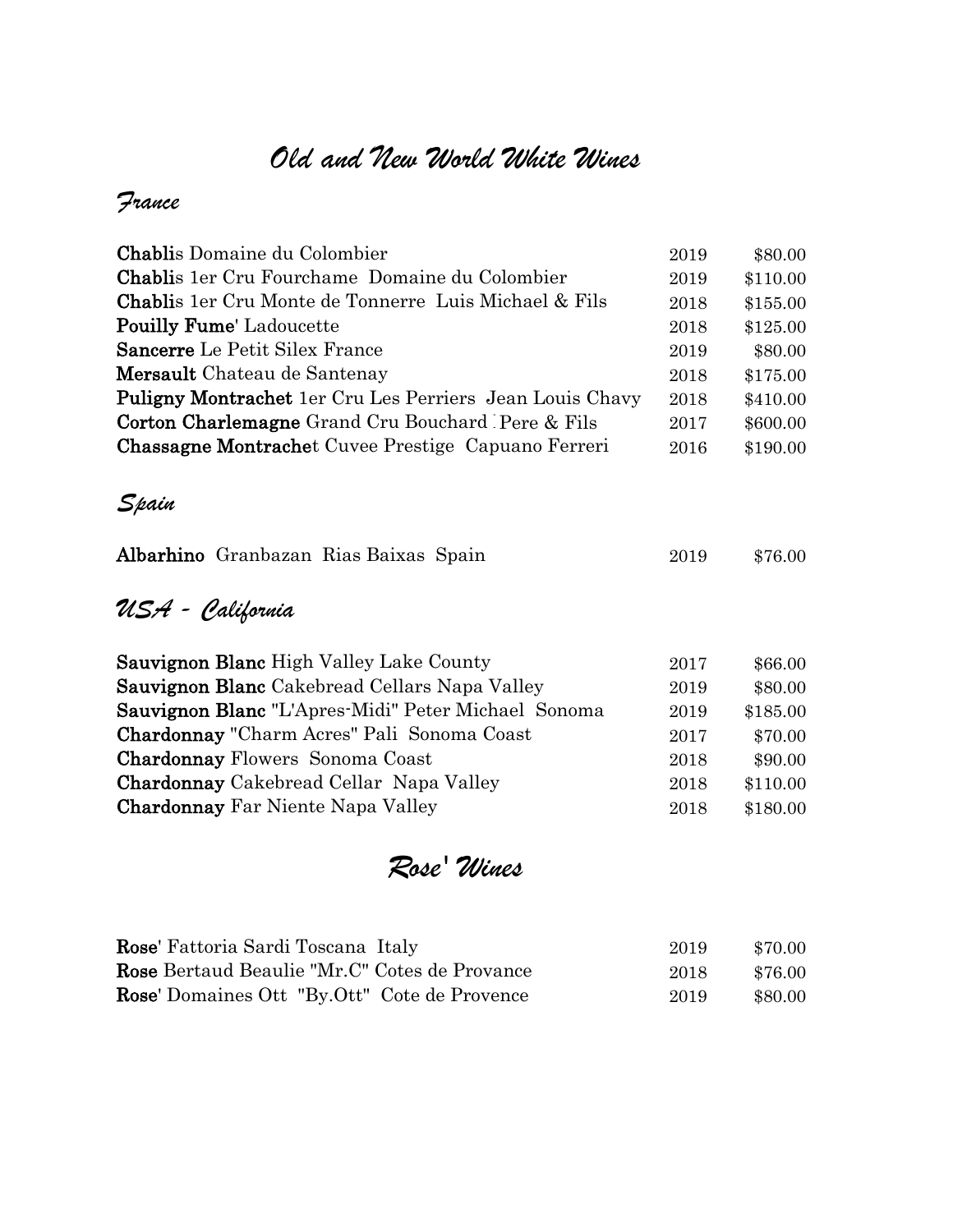## *Italian Red Wines*

| Barbera d'Alba Bruno Giacosa                              | 2018 | \$82.00  |
|-----------------------------------------------------------|------|----------|
| Nebbiolo Langhe "Occhetti" Prunotto                       | 2017 | \$88.00  |
| Dolcetto D'Alba "Madonna di Como' Rinaldi Pietro          | 2018 | \$78.00  |
| <b>Barbaresco</b> Cantina del Nebiolo                     | 2015 | \$94.00  |
| Barbaresco Asili Giacosa Bruno                            | 2015 | \$440.00 |
| <b>Barbaresco Angelo Gaja</b>                             | 2017 | \$730.00 |
| <b>Barolo</b> Cantina Terre del Barolo                    | 2015 | \$100.00 |
| <b>Barolo</b> Batasiolo                                   | 2015 | \$125.00 |
| Barolo "La Morra" Marcarini                               | 2016 | \$190.00 |
| <b>Barolo</b> "Dragomis" Angelo Gaja                      | 2016 | \$245.00 |
| Barolo "Conteisa" Angelo Gaja                             | 2015 | \$735.00 |
| Nero D'Avola Graffetta Sicilia                            | 2017 | \$78.00  |
| Carignano "Barrua" Isola dei Nuraghi Sardinia             | 2016 | \$115.00 |
| Montepulciano Riserva "Marina Cvetic" Masciarelli Abruzzo | 2017 | \$80.00  |
| Valpolicella Classico Tommasi Veneto                      | 2016 | \$72.00  |
| Valpolicella Classico Dal Forno Romano Veneto             | 2012 | \$280.00 |
| Amarone della Valpolicella "Costasera" Masi               | 2015 | \$140.00 |
| Amarone della Valpolicella Vecchio Marone                 | 2016 | \$105.00 |
| Amarone della Valpolicella Tommasi                        | 2016 | \$180.00 |
| Amarone della Valpolicella Dal Forno Romano               | 2011 | \$990.00 |
| Chianti Classico Lamole                                   | 2017 | \$70.00  |
| Chianti Classico Quarciabella                             | 2015 | \$78.00  |
| Chianti Riserva "Gran Selezione Campolungo" Lamole        | 2016 | \$105.00 |
| Chianti Riserva Tenute del Marchese Marchesi Antinori     | 2017 | \$125.00 |
| Vino Nobile di Montepulciano Boscarelli                   | 2017 | \$86.00  |
| Rosso di Montalcino La Lecciaia                           | 2016 | \$68.00  |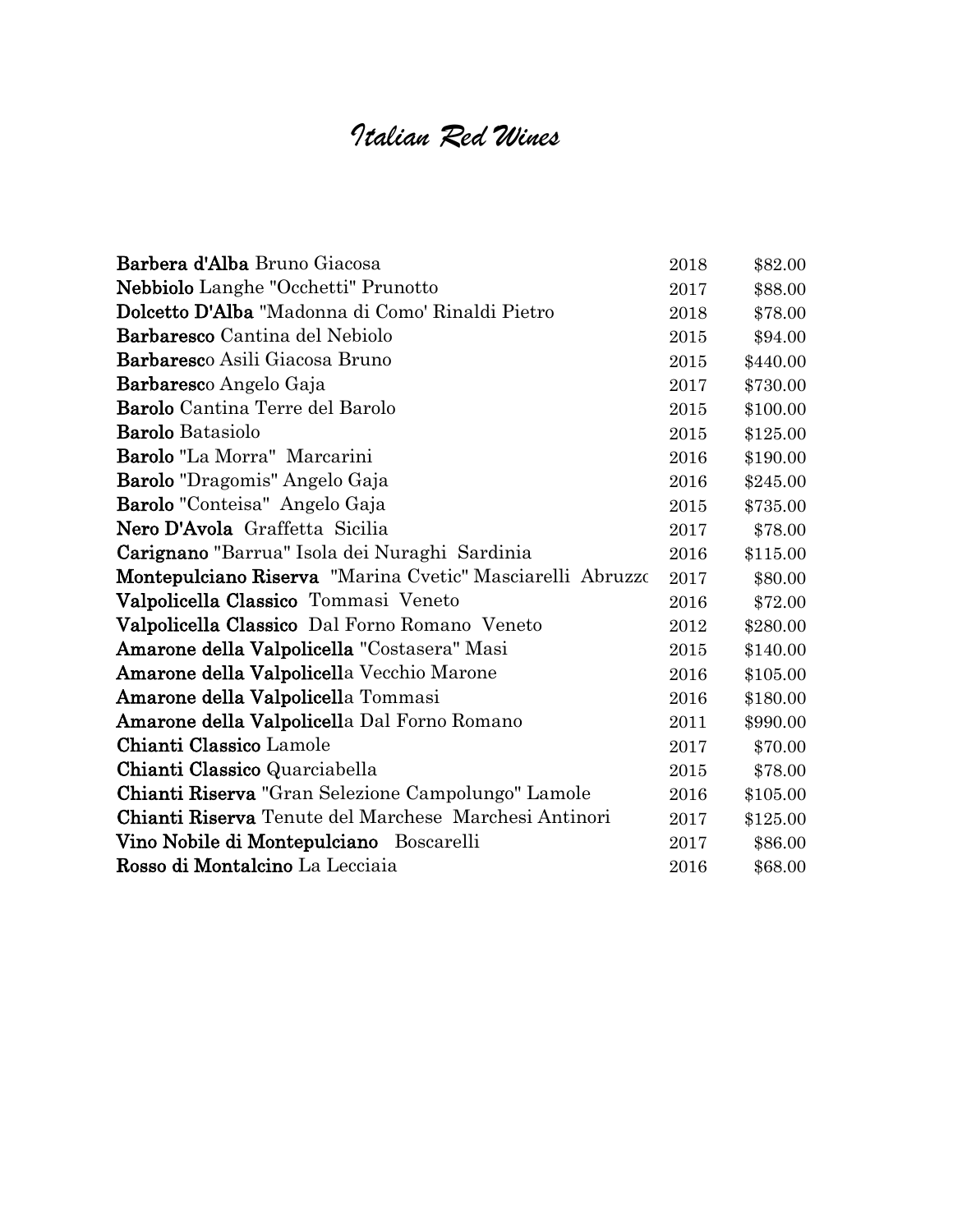## *Italian Red Wines*

| Super Tuscan "Le Volte" Tenute dell'Ornellaia                     | 2017 | \$76.00  |
|-------------------------------------------------------------------|------|----------|
| <b>Super Tuscan</b> "Bruciato" Antinori                           | 2018 | \$78.00  |
| Super Tuscan "Crognolo" Tenuta Sette Ponti                        | 2018 | \$86.00  |
| Super Tuscan "Sassoalloro" Biondi Santi Jacopo                    | 2015 | \$90.00  |
| <b>Super Tuscan</b> "Magari" Angelo Gaja                          | 2017 | \$180.00 |
| <b>Super Tuscan</b> "Tignanello" 1.5 Ltr. Marchesi Antinori       | 2017 | \$595.00 |
| Super Tuscan "Guado al Tasso" Marchesi Antinori                   | 2017 | \$350.00 |
| Super Tuscan "Solaia" Marchesi Antinori                           | 2017 | \$890.00 |
| Super Tuscan "Ornellaia" Tenuta dell'Ornellaia                    | 2017 | \$680.00 |
| Brunello di Montalcino Camigliano                                 | 2015 | \$130.00 |
| Brunello di Montalcino Caparzo                                    | 2015 | \$145.00 |
| Brunello di Montalcino Silvio Nardi                               | 2015 | \$155.00 |
| <b>Brunello di Montalcin</b> o Castelgiocondo Marchesi Frescobald | 2016 | \$160.00 |
| <b>Brunello di Montalcino Fuligni</b>                             | 2014 | \$180.00 |
| Brunello di Montalcino "Pian delle Vigne" Marchesi Antinori       | 2015 | \$195.00 |
| Brunello di Montalcino "Pieve Santa Restituta" Angelo Gaja        | 2105 | \$285.00 |
| <b>Brunello di Montalcino</b> "Rennina" Angelo Gaja               | 2013 | \$520.00 |
| Brunello di Montalcino Riserva Biondi Santi                       | 2011 | \$1,350  |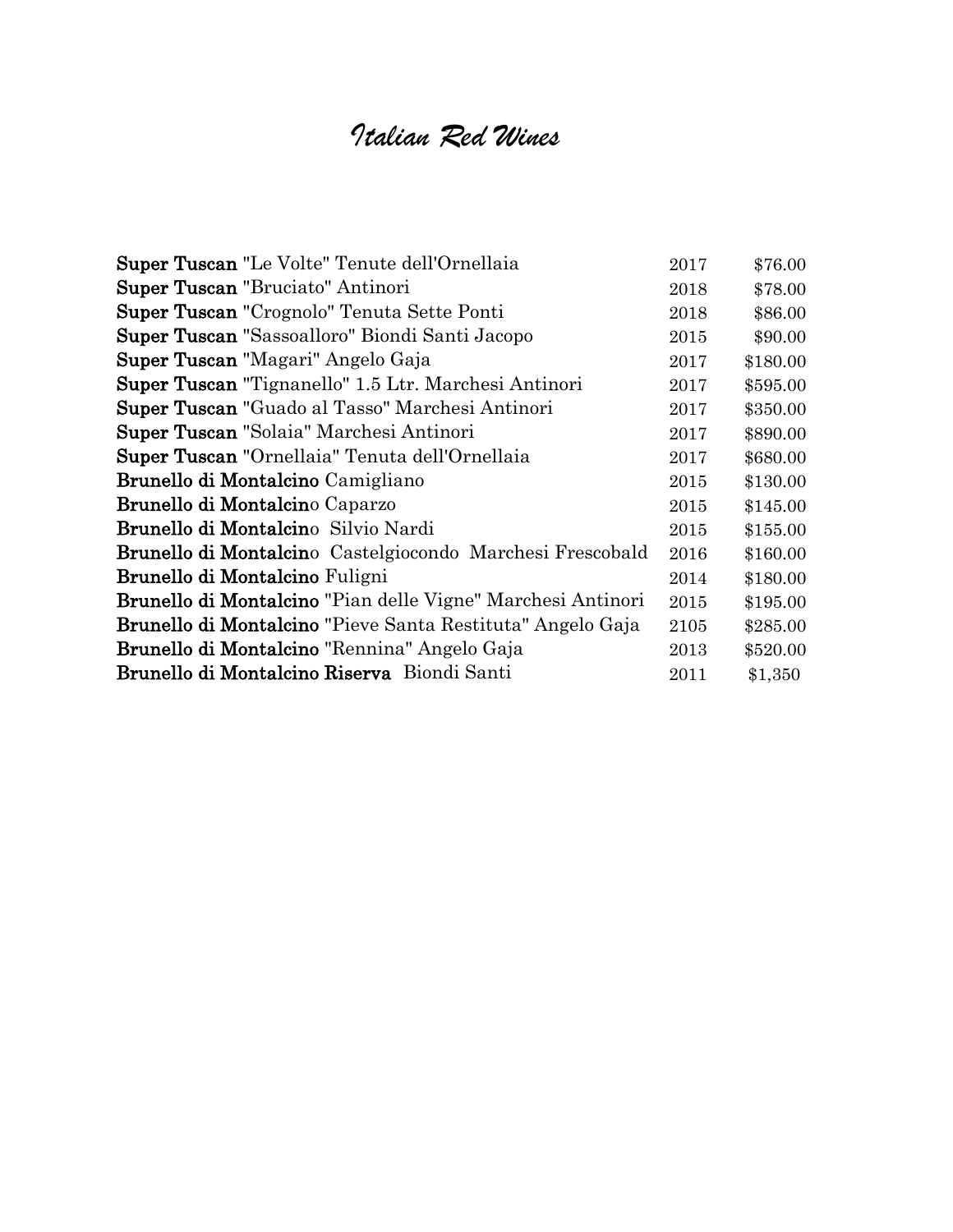#### *Old and New World Red Wines*

*France*

| <b>Frank Phelan Saint Estephe</b>              | 2014 \$150.00 |
|------------------------------------------------|---------------|
| Domain Germain Pommard                         | 2017 \$138.00 |
| Chateau Talbot, St Julien                      | 2010 \$330.00 |
| Chateau Leoville Barton, St Julien             | 2014 \$410.00 |
| Chateau Lynch Bages, Pauillac                  | 2018 \$525.00 |
| <b>Chateau Talbot St. Julien 1.5 Ltr</b>       | 2015 \$630.00 |
| <b>Chateau Prieure Lichine</b> Margaux 1.5 Ltr | 2009 \$630.00 |

### *USA - Spain & Argentina*

| Tempranillo Condado de Haza Ribera del Duero Spain            | 2016 | \$78.00  |
|---------------------------------------------------------------|------|----------|
| Tempranillo "Pintia" Bodegas Vinedos Pintia Toro, Spain       | 2015 | \$175.00 |
| <b>Tempranillo</b> Gran Reserva Marques de Riscal Rioja Spain | 2012 | \$115.00 |
| Tempranillo Reserva Marques de Riscal "Baron de Chirel" Rioja | 2015 | \$200.00 |
| Malbec Siesta Mendoza, Argentina                              | 2016 | \$80.00  |
| <b>Merlot</b> Oberon Napa Valley                              | 2017 | \$70.00  |
| Syrah Amavi Walla Walla Valley, Washington                    | 2016 | \$80.00  |
| <b>Pinot Noir</b> "Huntington" Pali Santa Barbara County      | 2018 | \$70.00  |
| <b>Pinot Noir</b> "Goldfield" Dutton Russian River Valley     | 2018 | \$125.00 |
| <b>Pinot Noir</b> "Latchkey Vineyard" Ken Wright Oregon       | 2018 | \$175.00 |
| <b>Pinot Noir</b> "Camp Meeting Ridge" Flowers Sonoma Coast   | 2015 | \$215.00 |
| Cabernet Sauvignon Daou Paso Robles                           | 2018 | \$78.00  |
| Cabernet Sauvignon Blend Eight Years in The Desert            | 2018 | \$115.00 |
| Cabernet Sauvignon Chateau Montelena Napa Valley              | 2018 | \$185.00 |
| Cabernet Sauvignon Antica Napa Antinori Family                | 2017 | \$155.00 |
| Cabernet Sauvignon Caymus Napa Valley                         | 2018 | \$240.00 |
| Cabernet Sauvignon BV Geroges de Latour Private Reserve       | 2016 | \$490.00 |
| Cabernet Sauvignon Opus One Napa Valley                       | 2017 | \$910.00 |